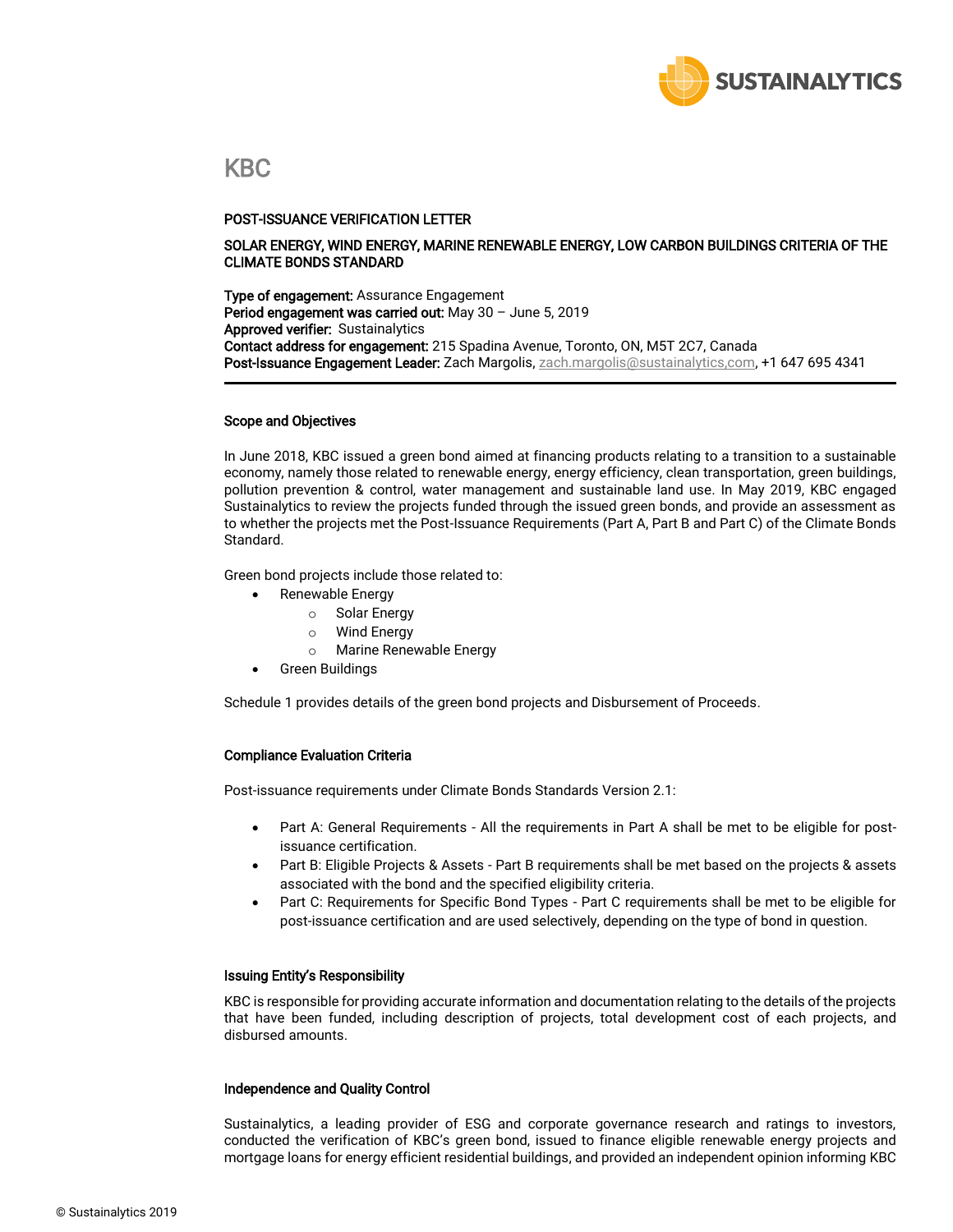

as to the conformance of the green bond with the Post-Issuance requirement and Solar Energy, Wind Energy, Marine Renewable Energy, or Low Carbon Buildings criteria of the Climate Bonds Standard.

Sustainalytics has relied on the information and the facts presented by KBC with respect to the Nominated Projects. Sustainalytics is not responsible nor shall it be held liable if any of the opinions, findings, or conclusions it has set forth herein are not correct due to incorrect or incomplete data provided by KBC.

Sustainalytics makes all efforts to ensure the highest quality and rigor during its assessment process and enlisted its Sustainability Bonds Review Committee to provide oversight over the assessment of the bond.

#### Verifier's Responsibility

Sustainalytics conducted the verification in accordance with the Climate Bonds Standard Version 2.1 and with International Standard on Assurance Engagements 3000 (ISAE 3000) – Assurance Engagements other than Audits or Reviews of Historical Information.

The work undertaken as part of this engagement included conversations with relevant KBC employees and review of relevant documentation to confirm the conformance of KBC's green bonds with the Post-Issuance Requirements (Part A, Part B and Part C) of the Climate Bonds Standard Version 2.1 and the relevant sector technical criteria.

#### Exceptions

No exceptions were identified.

All projects aligned with the Post-Issuance requirements of the Climate Bonds Standard and were in conformance to the Solar Energy, Wind Energy, Marine Renewable Energy, Low Carbon Buildings Criteria of the Climate Bonds Standard.

#### **Conclusion**

Based on the limited assurance procedures conducted, nothing has come to Sustainalytics' attention that causes us to believe that, in all material respects, the allocation of EUR 500 million from the KBC green bonds, issued to fund eligible green projects, is not in conformance with the Post-Issuance requirements of the Climate Bonds Standard.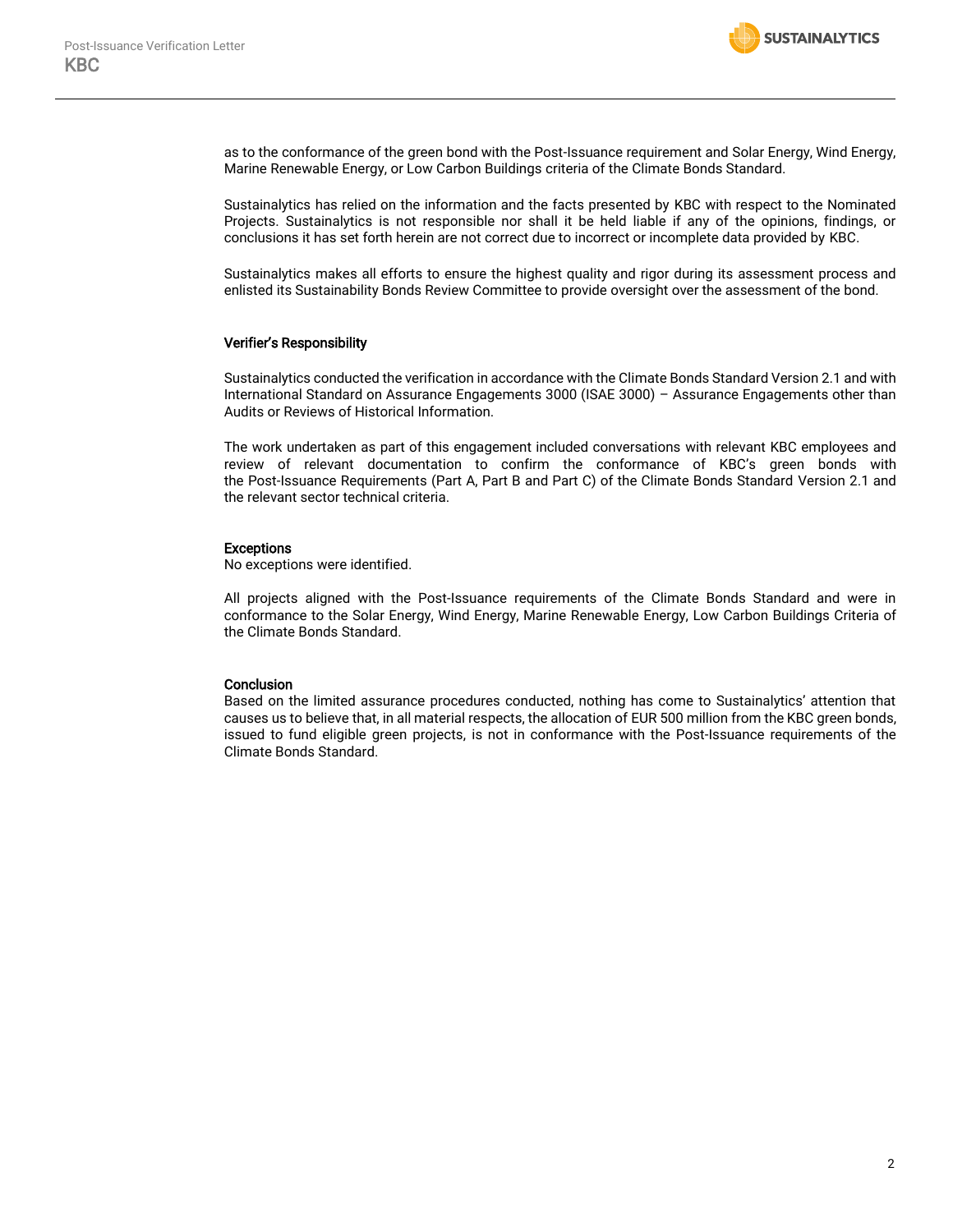

#### Detailed Findings

| <b>Eligibility Criteria</b>                                                    | <b>Procedure Performed</b>                                                                                                                                                                                                                                                                                                                                  | <b>Factual Findings</b>                                                                                                                                                                                                                                                                                                                           | <b>Error</b> or<br><b>Exceptions</b><br><b>Identified</b> |
|--------------------------------------------------------------------------------|-------------------------------------------------------------------------------------------------------------------------------------------------------------------------------------------------------------------------------------------------------------------------------------------------------------------------------------------------------------|---------------------------------------------------------------------------------------------------------------------------------------------------------------------------------------------------------------------------------------------------------------------------------------------------------------------------------------------------|-----------------------------------------------------------|
| <b>Compliance to Part</b><br>A: General<br>Requirements                        | Verification of four renewable energy<br>projects and a portfolio of 3,622 loans<br>funded by the green bond in 2018-19<br>to determine if Part A: General<br>Requirements were met (See<br>Schedule 2A and 2A).                                                                                                                                            | All projects reviewed<br>complied with the General<br>Requirements.                                                                                                                                                                                                                                                                               | None                                                      |
| <b>Compliance to Part</b><br>B: Eligible Projects &<br><b>Assets</b>           | Verification of four renewable energy<br>projects and a portfolio of 3,622 loans<br>funded by the green bond in 2018-19<br>to determine if projects fall into (i) one<br>of the investment areas of the Climate<br>Bonds Taxonomy (ii) meet Solar<br>Energy, Wind Energy, Marine<br>Renewable Energy, or Low Carbon<br>Buildings sector technical criteria. | All four renewable energy<br>projects fall under the Solar<br>Energy, Wind Energy, or<br>Marine Renewable Energy<br>Sector criteria and meet the<br>requirements of the<br>technical criteria.<br>All low-carbon buildings<br>projects fall under the Low<br>Carbon Buildings Criteria<br>and meet the requirements<br>of the technical criteria. | None                                                      |
| <b>Compliance to Part</b><br>C: Requirements for<br><b>Specific Bond Types</b> | Bond Type Applicable: Use of<br>Proceeds Bond.                                                                                                                                                                                                                                                                                                              | The requirements of<br>Project Holding, Settlement<br>Period and Earmarking<br>have been met.                                                                                                                                                                                                                                                     | None                                                      |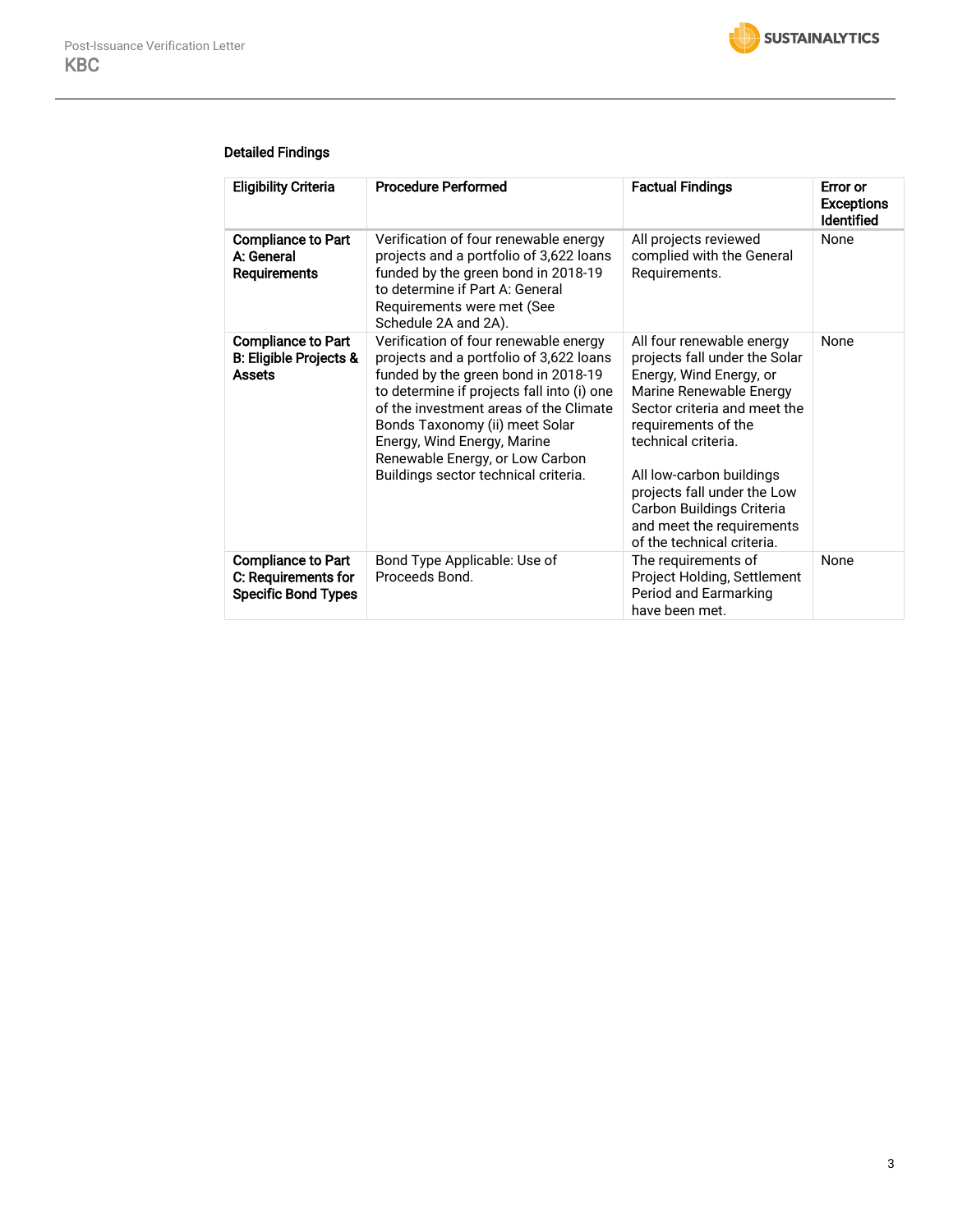$\overline{a}$ 

# Schedule 1: Detailed Overview of Nominated Projects and Assets

Details of the Nominated Projects are provided below.

Renewable Energy:

| Location        | Year of<br>closing | <b>Status</b> | Technology | <b>Annual Energy</b><br>Generation (MWh) | <b>Allocated Amount</b><br>(million EUR) |
|-----------------|--------------------|---------------|------------|------------------------------------------|------------------------------------------|
| <b>Flanders</b> | 2014               | Operational   | Wind       | 114.290                                  | 62.45                                    |
| Wallonia        | 2017               | Construction  | Wind       | 45,000                                   | 23.80                                    |
| <b>Flanders</b> | 2010               | Operational   | Solar      | 18,000                                   | 20.90                                    |
|                 |                    |               | TOTAL      | 177,290                                  | 107.15                                   |

Marine Renewable Energy:

| Location                 | Year of<br>closing | <b>Status</b> | Technology | <b>Annual Energy</b><br>Generation (MWh) | <b>Allocated Amount</b><br>(million EUR) |
|--------------------------|--------------------|---------------|------------|------------------------------------------|------------------------------------------|
| Off Shore -<br>North Sea | 2016               | Construction  | Wind       | 1,100,000                                | 94.04                                    |

Low Carbon Buildings:

| Date of<br>construction | Date of mortgage<br>loan commitment | Asset location        | Number of loans | <b>Outstanding Loan</b><br>Amount (million EUR) |
|-------------------------|-------------------------------------|-----------------------|-----------------|-------------------------------------------------|
| 2016                    | 2016                                | Flanders <sup>1</sup> | 90              | 13.50                                           |
| 2017                    | 2016-2017                           | <b>Flanders</b>       | 1,638           | 277.62                                          |
| 2018                    | 2016-2018                           | <b>Flanders</b>       | 1.678           | 237.12                                          |
| 2019                    | 2017-2019                           | <b>Flanders</b>       | 216             | 16.04                                           |
|                         |                                     | TOTAL                 | 3.622           | 544.28                                          |

<sup>1</sup> KBC has confirmed that any buildings Flanders constructed after January 1, 2016 are compliant with the 2014 energy efficiency requirements of the Flemish Region's building code for residential buildings (ie. E-level of 60 or below). This demonstrates compliance with CBI's low-carbon buildings technical standard by way of an approved proxy.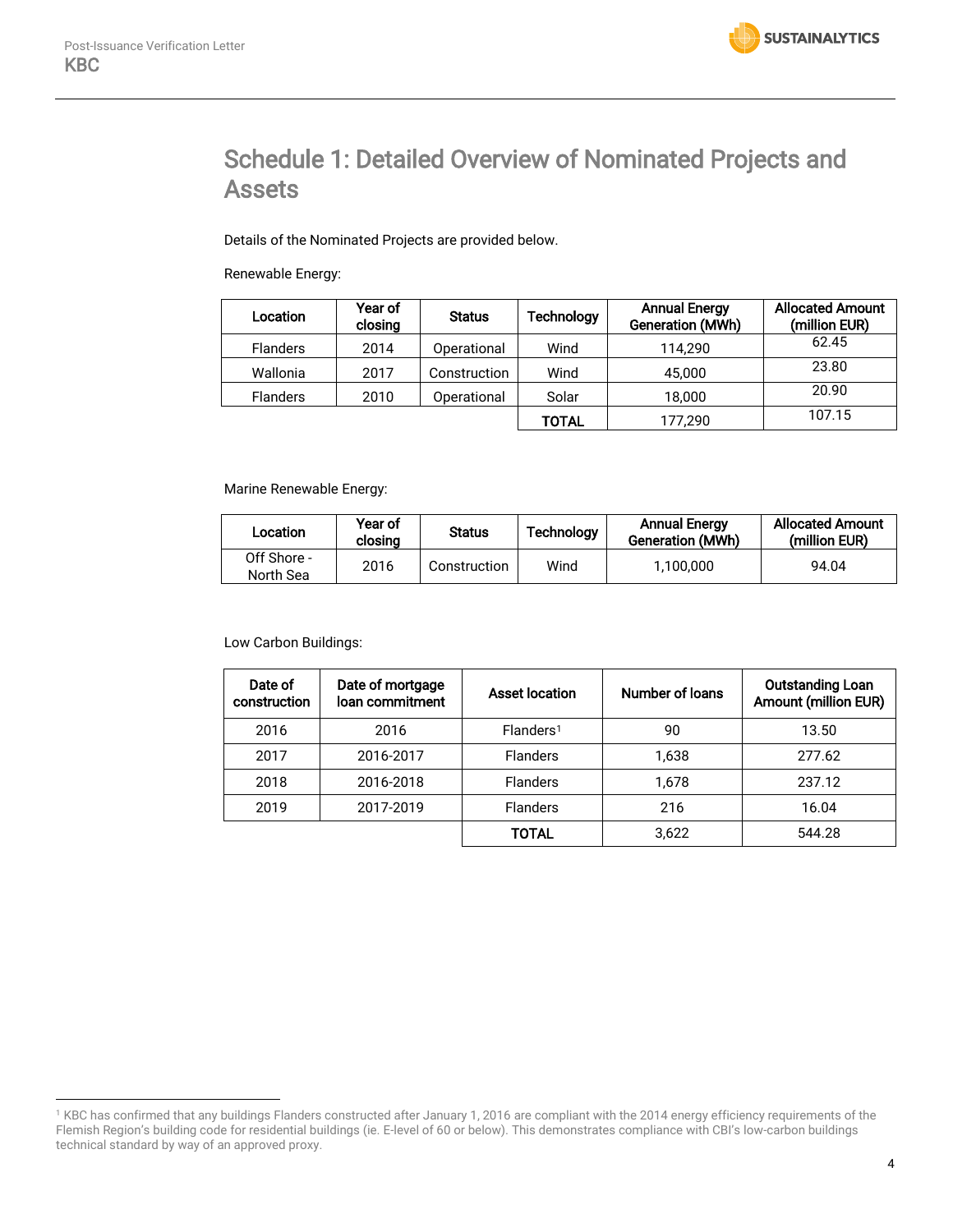

# Schedule 2A: Post-Issuance General Requirements of the Climate Bonds Standard

| Nominated Projects & Assets      | 4.1 Statement on the environmental objectives of the bond                                                                                                                  |
|----------------------------------|----------------------------------------------------------------------------------------------------------------------------------------------------------------------------|
|                                  | 4.2 Nominated Projects meet the Climate Bonds criteria                                                                                                                     |
|                                  | 4.3 Confirmation that Nominated Projects and Assets will not be                                                                                                            |
|                                  | nominated to other Climate Bonds                                                                                                                                           |
| Use of Proceeds                  | 5.1 Net Proceeds of the bond allocated to the Nominated Projects                                                                                                           |
|                                  | 5.2 Funds allocated to Nominated Projects within 24 months of<br>issuance of the bond                                                                                      |
|                                  | 5.3 Estimate of the share of the Net Proceeds used for financing and<br>re-financing                                                                                       |
|                                  | 5.4 Net Proceeds of the bond shall be tracked by the Issuer following<br>a formal internal process                                                                         |
|                                  | 5.5 Net Proceeds of the bond shall be no greater than the total<br>investment or the total Fair Market Value of the Nominated<br>Projects & Assets at the time of issuance |
| Non-Contamination of<br>Proceeds | 6.1 Tracking of proceeds                                                                                                                                                   |
|                                  | 6.2 Managing of unallocated proceeds                                                                                                                                       |
|                                  | 6.3 In the case of a Force Majeure, the Issuer may apply to the                                                                                                            |
|                                  | Climate Bonds Standard Board for an extension to the asset<br>allocation period                                                                                            |
| Confidentiality                  | 7.1 Information about the Nominated Projects & Assets provided to                                                                                                          |
|                                  | the Verifier and to the Climate Bonds Standard Board                                                                                                                       |
|                                  | 7.2 Issuer should disclose information about the bond and the                                                                                                              |
|                                  |                                                                                                                                                                            |
|                                  | Nominated Projects & Assets to the market                                                                                                                                  |
| <b>Reporting Post-Issuance</b>   | 8.1 Report containing the list of Nominated Projects & Assets to                                                                                                           |
|                                  | which proceeds of the bond have been allocated                                                                                                                             |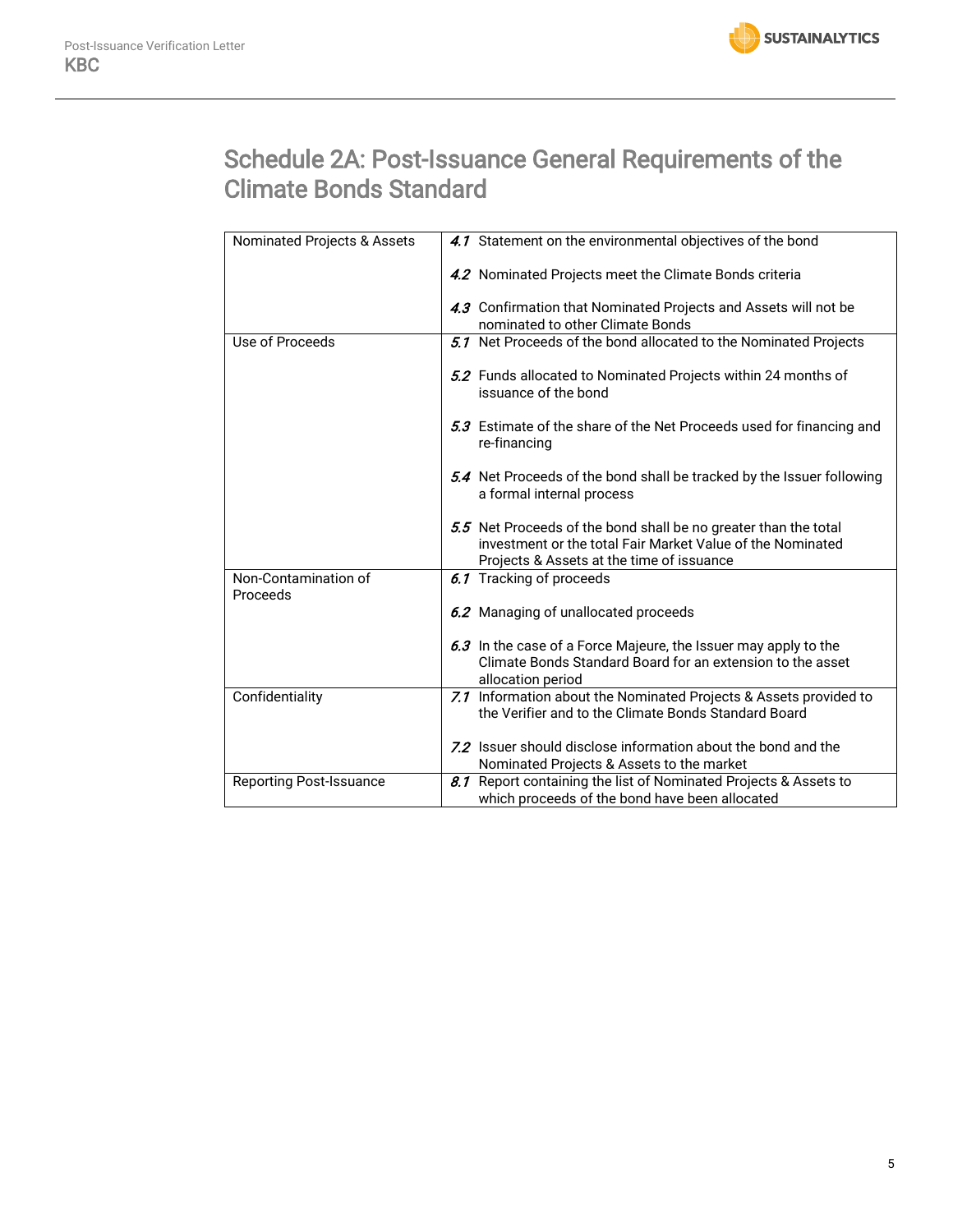# Schedule 2B: Conformance to the Post-Issuance Requirements of the Climate Bonds Standard

| <b>Procedure Performed</b>                                                  | <b>Factual Findings</b>                                                                                                                                                                                        | <b>Error or</b><br><b>Exceptions</b><br>Identified |
|-----------------------------------------------------------------------------|----------------------------------------------------------------------------------------------------------------------------------------------------------------------------------------------------------------|----------------------------------------------------|
| Verification of<br>Nominated Projects &<br>Assets                           | 4.1 The objective of the bond is to primarily use proceeds to<br>finance renewable energy projects and low-carbon<br>buildings (the "Nominated Projects).                                                      | None                                               |
|                                                                             | 4.2 KBC's management confirms that the nominated projects<br>meet the Eligibility Criteria.                                                                                                                    |                                                    |
|                                                                             | 4.3 KBC's management confirms that its internal tracking<br>systems ensure that the projects have not be nominated to<br>other Climate Bonds.                                                                  |                                                    |
| Verification of<br>requirements specified<br>under Use of Proceeds          | 5.1 Net Proceeds of the bond have been allocated to the<br>Nominated Projects, namely four renewable energy<br>projects and a portfolio of 3,622 mortgage loans.                                               | None                                               |
|                                                                             | 5.2 KBC's management has confirmed that funds have been<br>allocated to Nominated Projects within nine months of the<br>issuance (March 31, 2019).                                                             |                                                    |
|                                                                             | 5.3 KBC's management has confirmed that all Net Proceeds of<br>the bond were used for financing and refinancing, and has<br>provided information on the origination date of various<br>loans.                  |                                                    |
|                                                                             | 5.4 KBC's management has confirmed that Net Proceeds of<br>the bond shall be tracked by the Issuer following a formal<br>internal process.                                                                     |                                                    |
|                                                                             | 5.5 KBC's management has confirmed that the Net Proceeds<br>of the bond shall be no greater than the total investment in<br>the Nominated Projects or the Total Development Cost of<br>the Nominated Projects. |                                                    |
| Verification of<br>requirements specified<br>under Non-<br>Contamination of | 6.1 KBC's management confirms that the proceeds have been<br>segregated and tracked in a systematic manner and were<br>exclusively used to finance Nominated Projects.                                         | None                                               |
| Proceeds                                                                    | 6.2 KBC's management confirms that, as of March 2019, the<br>proceeds of the climate bond are fully allocated.                                                                                                 |                                                    |
| Verification of                                                             | 6.3 N/A<br>7.1 KBC's management confirms that all relevant information                                                                                                                                         |                                                    |
| requirements specified<br>under Confidentiality                             | about the Nominated Projects has been provided to the<br>Verifier and to the Climate Bonds Standard Board to<br>support the assessment of conformance with the Climate<br>Bonds Standard.                      | None                                               |
|                                                                             | 7.2 KBC's management confirms that all relevant information<br>about the bond and the Nominated Projects has been<br>disclosed to the market.                                                                  |                                                    |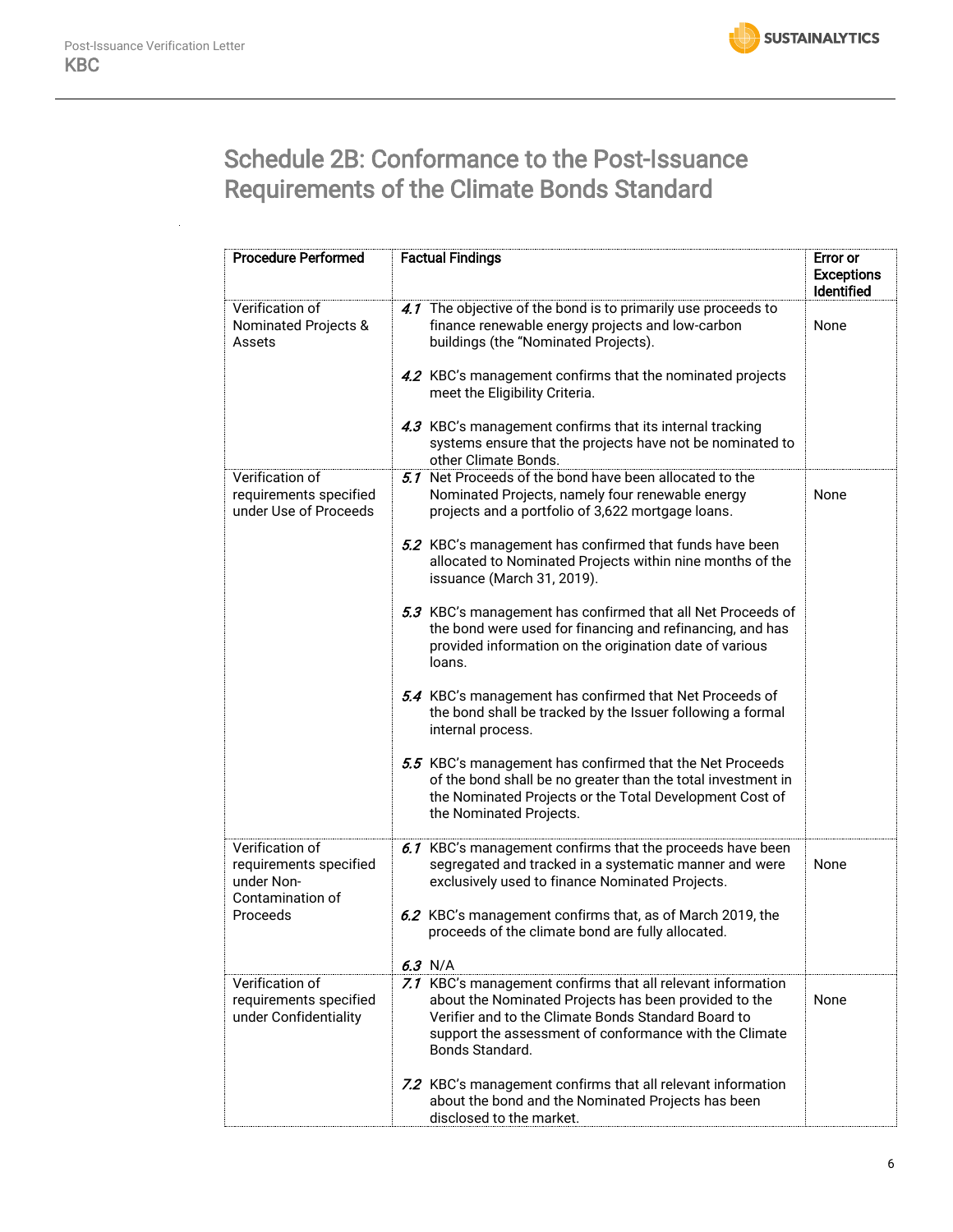

| Verification of<br>requirements specified<br>under Reporting Post-<br>Issuance | 8.1 KBC's management has provided a report containing the<br>list of Nominated Projects to which proceeds of the bond<br>have been allocated (See Schedule 1). | None |
|--------------------------------------------------------------------------------|----------------------------------------------------------------------------------------------------------------------------------------------------------------|------|
|--------------------------------------------------------------------------------|----------------------------------------------------------------------------------------------------------------------------------------------------------------|------|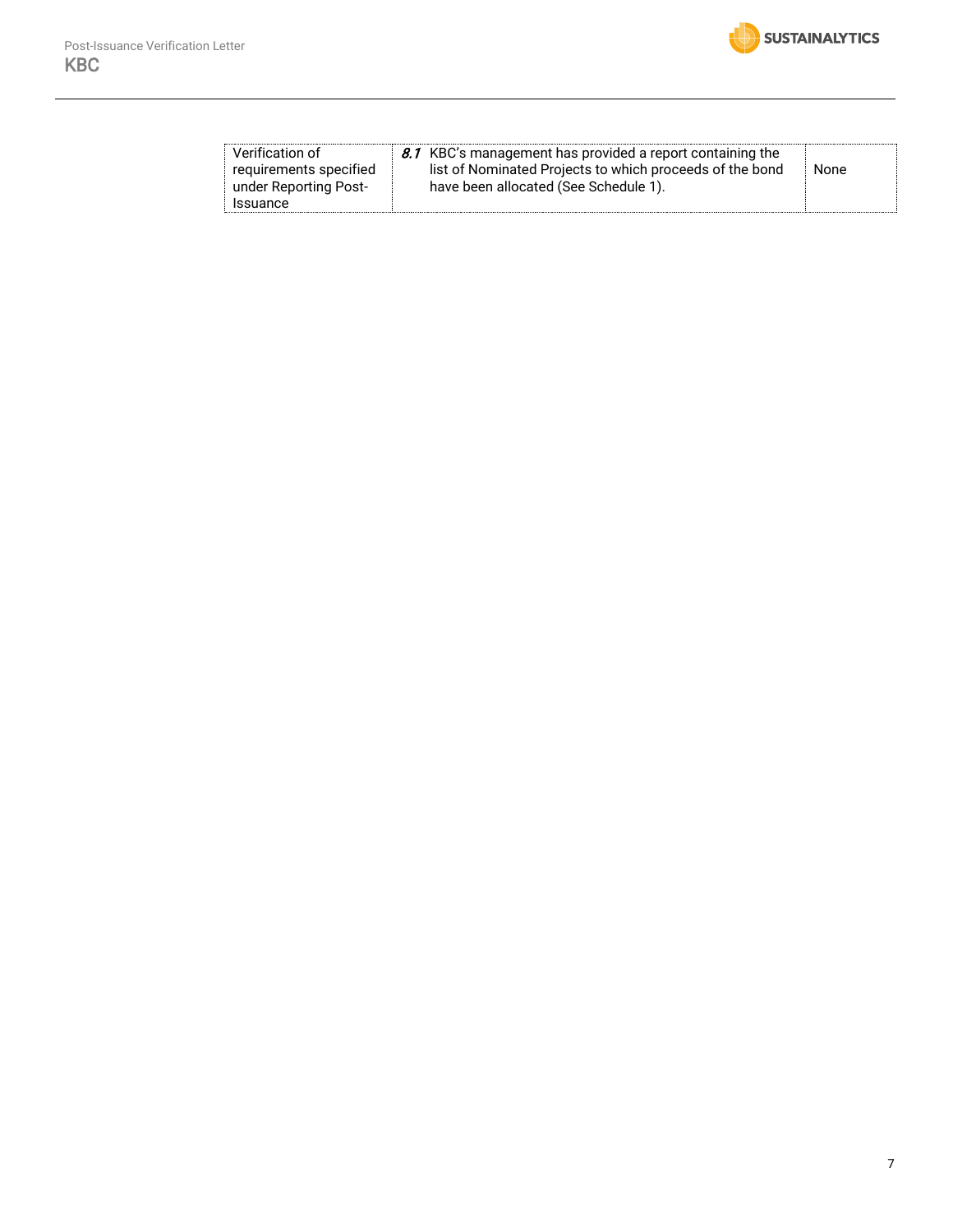## Disclaimer

© Sustainalytics 2019. All rights reserved.

The intellectual property rights to this Second-Party Opinion (the "Opinion") are vested exclusively in Sustainalytics. Unless otherwise expressly agreed in writing by Sustainalytics, no part of this Opinion may be reproduced, disseminated, comingled, used to create derivative works, furnished in any manner, made available to third parties or published, parts hereof or the information contained herein in any form or in any manner, be it electronically, mechanically, through photocopies or recordings, nor publicly released without the "Green Bond Framework" in conjunction with which this Opinion has been developed.

The Opinion was drawn up with the aim to provide objective information on why the analyzed bond is considered sustainable and responsible, and is intended for investors in general, and not for a specific investor in particular. Consequently, this Opinion is for information purposes only and Sustainalytics will not accept any form of liability for the substance of the opinion and/or any liability for damage arising from the use of this Opinion and/or the information provided in it.

As the Opinion is based on information made available by the client, the information is provided "as is" and, therefore Sustainalytics does not warrant that the information presented in this Opinion is complete, accurate or up to date, nor assumes any responsibility for errors or omissions. Any reference to third party names is for appropriate acknowledgement of their ownership and does not constitute a sponsorship or endorsement by such owner.

Nothing contained in this Opinion shall be construed as to make a representation or warranty, express or implied, regarding the advisability to invest in or include companies in investable universes and/or portfolios. Furthermore, nothing contained in this Opinion shall be construed as an investment advice (as defined in the applicable jurisdiction), nor be interpreted and construed as an assessment of the economic performance and credit worthiness of the bond, nor to have focused on the effective allocation of the funds' use of proceeds.

The client is fully responsible for certifying and ensuring its commitments' compliance, implementation and monitoring.

In case of discrepancies between the English language and translated versions, the English language version shall prevail.